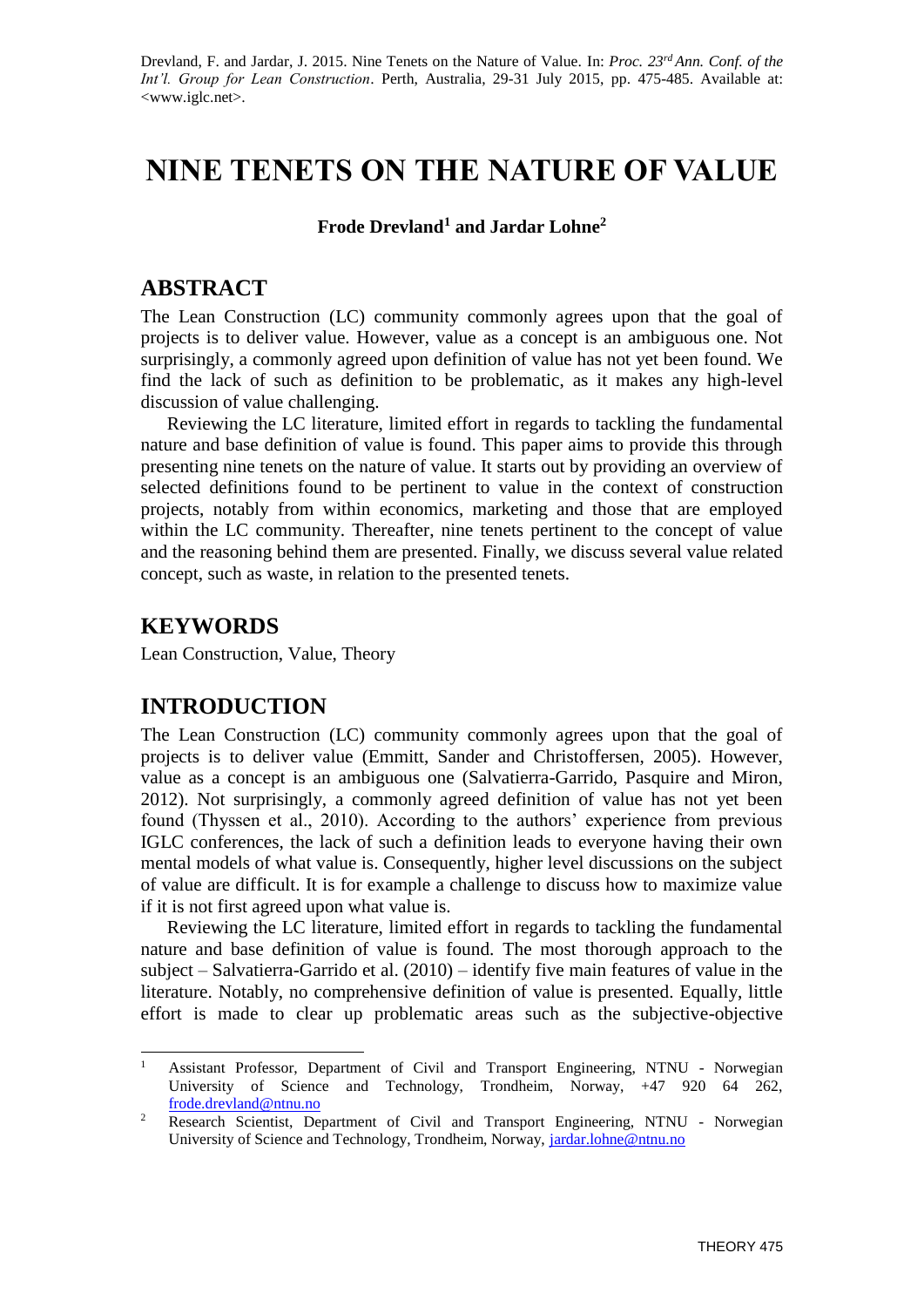dichotomy. Furthermore, their value features are not bolstered by in-depth discussion, and are mainly substantiated by citing literature. Accordingly, the literature review leading up to this paper revealed that some of the overall "truths" about value that are being purported seem to have the entered the LC literature by authors quoting nonacademic sources. Emmitt et al. (2005) is perhaps the most frequently used source for value being subjective. This paper, however, only base this on a presentation at an LCI conference (Christoffersen, 2003, cited in Emmitt et al., 2005). In the context of value within Lean Construction this is, in the eyes of the authors, problematic.

This paper sets out by defining what value is on a fundamental level. This is done by stating nine tenets on the nature of value. The tenets presented in this paper are based heavily on Holbrook (1998), whose value typology is widely recognized (Sánchez-Fernández and Iniesta-Bonillo, 2007). Less recognized, but in our opinion, more important, is Holbrook's base definition of value and it's nature.

The paper starts out by providing an overview of the most relevant definitions of value, including the one outlined by Holbrook. Following this, nine tenets on the nature of value and the reasoning behind them are presented. Thereafter, we show how these can be combined into a coherent definition of value. Finally, we discuss the implications of the tenets for the understanding of value.

# **THEORETICAL FRAMEWORK**

# **DIFFERENT VALUE DEFINITIONS**

The concept of value exists in a plethora of different fields (Khalifa, 2004). Here, we review some definitions pertinent to value in the context of construction projects, notably from within economics, marketing and those employed within the LC community. Before considering different definitions of value, it is important to differentiate *value* from *values.* In contrast to the concept of values (plural), value (singular) is the outcome of an evaluative judgment (Holbrook, 1998). These two concepts are often confused (Sánchez-Fernández and Iniesta-Bonillo, 2007).

Value is a central concept within the field of economics. Economists traditionally refer value to utility or marginal utility when considering value and consumer behaviour (Bowman and Ambrosini, 2000). According to this, consumers spend their income to maximizing the satisfaction they obtain from products. Furthermore, total utility denotes the satisfaction gained from being in possession of a commodity, whilst marginal utility refers to the satisfaction that someone receive from getting one extra unit of a good, or the satisfaction lost by giving away one unit. Rooke et al. (2010) argue that these concepts are useful for studying the distribution of scarce resources, but of limited use to production science.

More relevant definitions of value can be found in the marketing literature. In a seminal paper by Zeithaml (1988), an exploratory study amongst consumers revealed four different understandings of value: *(1) Value is low price, (2) value is whatever I want in a product, (3) value is the quality I get for the price that I pay, (4) value is what I get for what I give.* 

The two last definitions differ in that (4) considers all get and give components, while (3) only considers monetary cost and the direct quality of the product. Thus, this definition ignores other *give* components, such as the time and emotional costs required in acquiring the product, and *get* components, such as experience.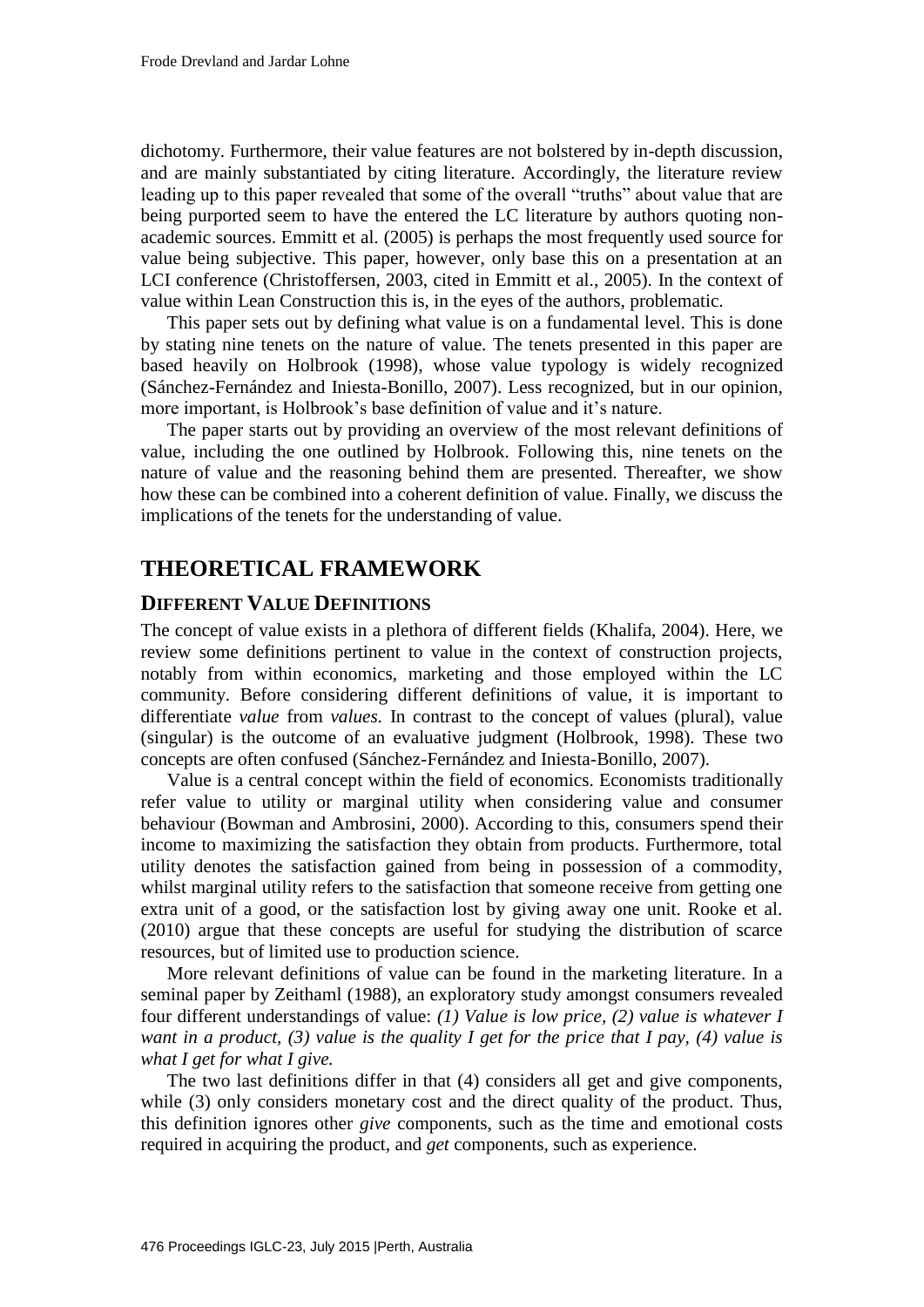According to Zeithaml each of these definitions have their counterpart in trade or academic literature. She argues that all of them can be in one overall definition: *"Perceived value is the consumer's overall assessment of the utility of a product based on the perception what is received and what is given."*

Kelly (2004), analysing value management in construction projects, states that the most common definition of value in literature express value as the relationship between cost and benefit – essentially the same as expressed in definition (4).

The original Lean definition of value is generally considered to be that of Womack and Jones (1996), stating that *"value can only be determined by the ultimate customer. And it is only meaningful when expressed in terms of a specific product (a good or service, and often both at once) which meets the customer's need at a specific price at a specific time."* The first parts of the statement, addressing the question of value only being determined by the ultimate customer, concerns the subjectivity of value and who's value we should seek to maximize. The last part on the other hand, express the temporal dependence of value judgement. Ignoring these, what we then are left with is value being determined by the "*the customer's need at a specific price*". I.e. value is a function of the customer's fulfilment of his needs (how it benefits him or what he gets) and what he has to pay to get those needs fulfilled. If price is interpreted to include more than just monetary cost (e.g. time cost), then Womack and Jones definition corresponds to Zeithaml's fourth definition; *(4) value is what I get for what I give.*

Few of the value related papers presented through the IGLC include what we perceive to be any clear base definition of value. In about half of these, value is used as a term without it being properly introduced or defined. These typically use the concept of value is for introducing some kind of method or tool. Also, several having no definition of value address value generation. In the IGLC community, value generation theory from the TFV model (Koskela, 2000) can be seen as a starting point of the research on value, and research is widely influenced by this (Salvatierra-Garrido, Pasquire and Miron, 2012). However, Koskela mainly considerers the importance of delivering value from production systems and how they should be managed in order to do so (Drevland and Svalestuen, 2013). With regards to what value is per se, Koskela simply defines it as fulfilling the customers' requirements.

Some authors have employed definitions other fields such as marketing (e.g. Lima, Formoso and Echeveste, 2008) and economy (e.g. Andersen, Bølviken, Dammerud and Skinnarland, 2008). However, little of this has gained traction with the community at large. Of the papers that actually has anything that could be considered a clear base definition of value, the majority defines value in some way that could be said to correspond to Zeithaml's second definition of value; '*value is whatever I want in a product.*' E.g. Orrechia and Howell (1999) state that *"'What the client wants' defines value"*.

The propensity to regard value as only concerning need fulfilment is also clearly evident in papers that refer back to Womack and Jones' definition, but only using part of it, most notably ignoring the price element (E.g. Whelton and Ballard, 2003). Another sign of this tendency can be seen in papers that employ the term 'value for money' when including the cost aspect of value (e.g. Bertelsen and Koskela, 2002; Orrechia and Howell, 1999). In these papers, 'value for money' is typically equated to benefit per dollar.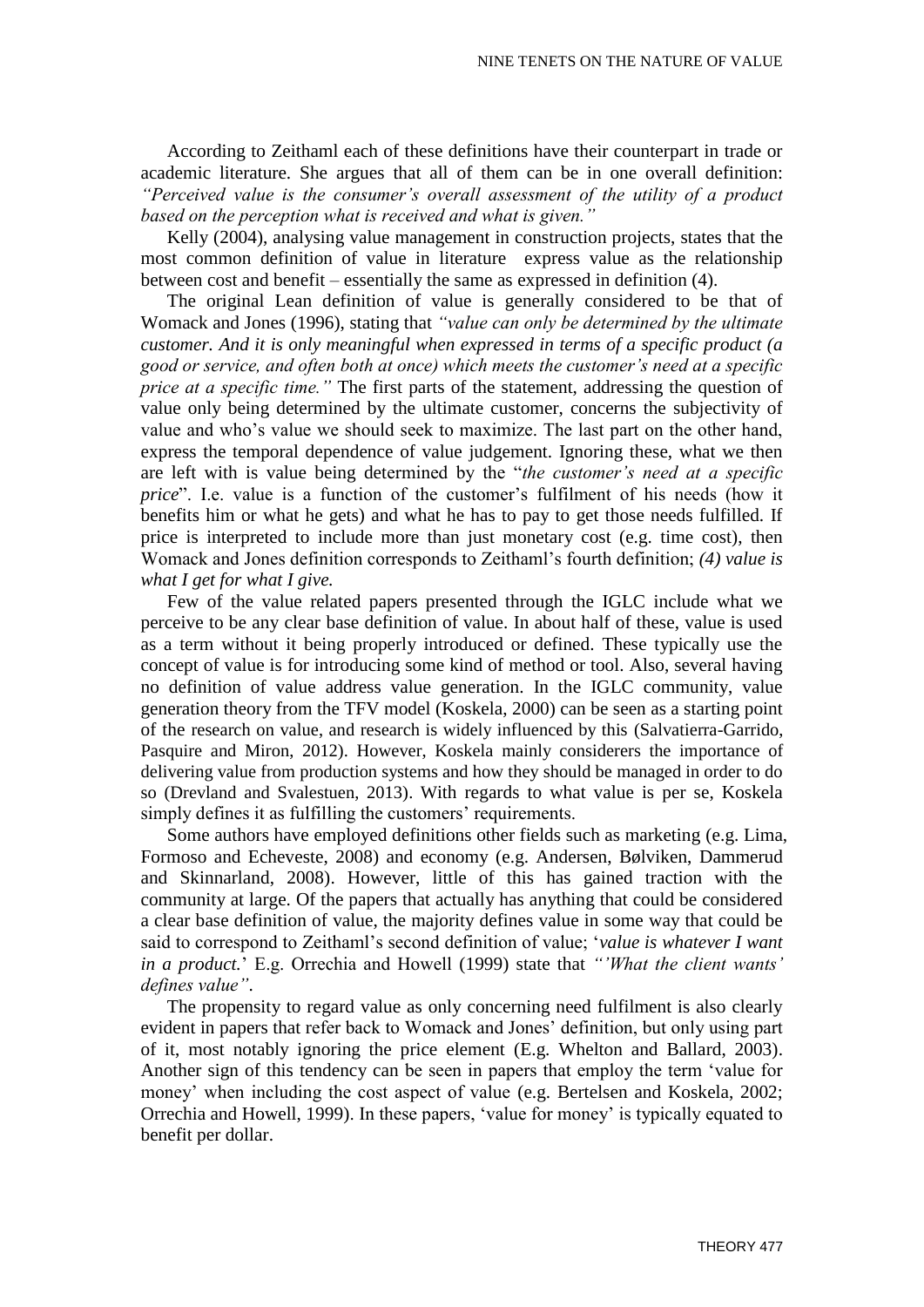It is worth noting that economist consider 'value for money' the colloquial term for what they refer to as consumer surplus (Bowman and Ambrosini, 2000). Such analysts define the term consumer surplus as the gap between total monetary value and price, where total monetary value is the price the customer is willing to pay for the product based on his valuation of what he is getting. In other words, it does not denote what get you per dollar, but what you get above and beyond the balance point of give being equal to get.

Holbrook's (1998) definition of value differs from the ones presented so far. He defines consumer value *as "an interactive relativistic preference experience"*. According to our understanding of Holbrook, *interactive* refers to the value stemming from the *experience* of the subject interacting with the product or service in question. Furthermore, he states that *"such consumer value refers to evaluation of some object by some subject"*. Consumer value is thus not inherent in the product, but resides in the consumption experience. The *preference* part of the definition entails it involving a preference judgment between two or more options. Finally, *relativistic* relates to three elements. Value is *comparative* – involving preferences among objects; *personal* – varying across people; and *situational* – specific to the context.

Holbrook's definition covers several aspects lacking in the others. It has, however, some shortcomings that, in our opinion, prevent it from being a solid definition of value in the context of construction projects. Firstly, it is not particularly intuitive. The expression *"an interactive relativistic preference experience*" is rather obtuse, not helped by the fact that semantic elements can be said to be overlapping. 'Relativistic', for instance, includes a comparative element which equally can be found in the term 'preferential. Also, in the sense that sense that Holbrook uses it, 'an interactive experience' is somewhat of a tautology. *Interactive* signals something that one would actively partake in. In colloquial terms, most people would probably not consider sitting passively in a cinema watching a movie an *interactive* experience. However, according to how Holbrook defines the term, it is.

Overall, we consider the most the most significant weakness to be the omission of anything concerning the get and give aspects of value. This is to some degree covered in the topology part of Holbrooks work, but even there is barely touched upon. This has, in fact, been has been criticised by other authors (Sánchez-Fernández and Iniesta-Bonillo, 2007) .

Nonetheless, the following analysis leans heavily on the insight presented by Holbrook. The reason for this lies in its completeness, that is, its openness to the complexity of the notion. Rather than repeating Holbrook then, we envisage to deepen the analysis and strengthen the conceptual framework by identifying nine tenets through which the concept of value can be understood.

# **NINE TENETS**

Value is a complex term. To mitigate some of the complexity, we examine different aspects of the nature of value on an atomic level expressed through nine tenets.

The word *value* has several meanings in the English language. The first tenet scopes the base meaning of the term and defines value at the most fundamental level. As such, is should considered an axiomatic statement upon which all of the other tenets are contingent. I.e. the other tenets are nonsensical if the first tenet is false.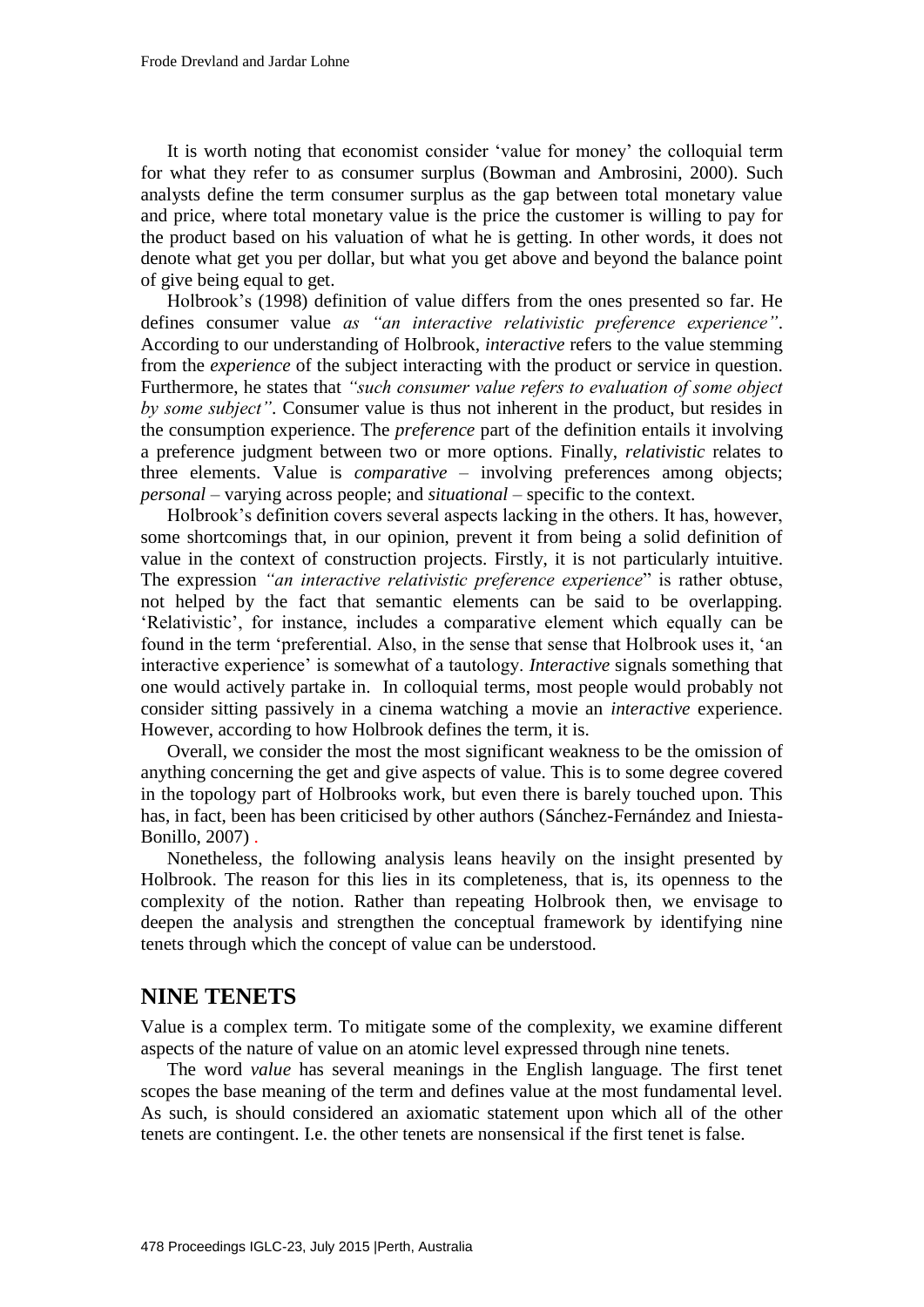# *T-1. Value is the result of an evaluative judgment*

Values are different from value. However, values are important in the evaluative judgment. According to Schwartz and Bilsky (1987), there are five features common to most of the definitions of values found in literature, which they sum in a definition of values being *" (a) concepts or beliefs (b) about desirable states or outcomes (c) that transcend specific situations, (d) guide selection or evaluation of behavior and events and (e) are ordered by relative importance."* Thus, values will guide any value judgment:

## *T-2. Value is guided by values*

An example of values in this sense could be "conserving the planet". This could lead to making greener choices for a building. However, such judgments require knowledge, both of the context and of the product or service being evaluated. In the case of greener choices, knowledge that global warming and such is a problem, and knowledge about how buildings contribute to this in general and specific knowledge about the solutions being considered. Said more succinctly, evaluation is based on knowledge (Lewis, 1946), leading us to the third tenet:

# *T-3. Value is dependent on knowledge*

The values shaping this judgment belongs to someone or some entity. Holbrook (1998) refers to value being "personal". However, we feel that this term is inappropriate when considering value for an organizational entity like a company. Therefore the fourth tenet is given as:

# *T-4. Value is particular*

An evaluative judgment is never performed in a vacuum. In the human psyche, value is intrinsically tied to decision-making (Kahneman and Tversky, 2000). How the concept of value is used in different fields highlight this. Anthropologists, for instance, typically use it as a means to understanding why do people choose to act as they do (Graeber, 2002), and for marketers it is a tool to understand and influence consumer purchase decisions. Such observations entail that value always concern choice, and comparing two or more alternatives to each other, leading to the fifth tenet of value, namely.

### *T-5. Value is comparative*

What forms the basis of this comparison is debated. Various authors have offered different views on the subject. In the literature review leading up to this paper we found that, outside of the LC community, researchers generally agreed upon that both get- and give-components form a part of the value judgment. We would argue that if one accepts value as the result of evaluative judgement upon which decisions are made, then value is nonsensical unless *give*-components are included. This is expressed in the sixth tenet as:

### *T-6. Value can be decomposed into a set of get and give components.*

How get- and give-components are evaluated, however, is contested. Sánchez-Fernández and Iniesta-Bonillo (2007), cataloguing the different approaches to perceived value in the marketing literature, distinguish value as a one-dimensional and a multi-dimensional construct. A multi-dimensional value construct means that *"value is an aggregate concept formed of several components",* while a onedimensional value construct is a singular assessment. I.e. for the latter there may be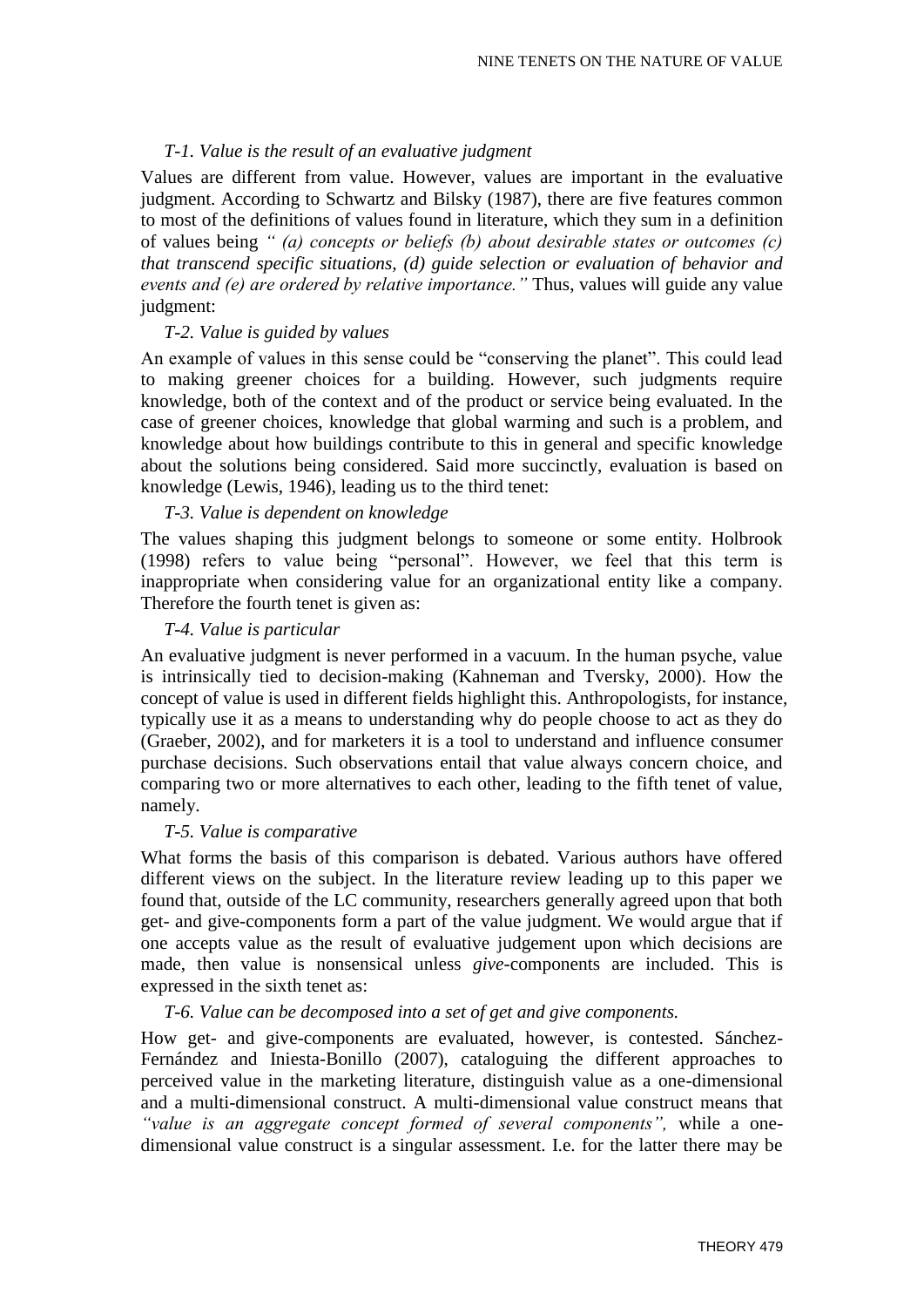several factors considered in the value judgment. Value is in this case, however, not the sum of its parts as the former suggests.

Based on this distinction, we would argue that value should be viewed as a onedimensional construct. Value being a sum of its parts entails that each part could be evaluated separately and without consideration to the others. This would only make sense if value could be said to be linear. A notion that has been contradicted by Kahneman and Tversky (2000) in their seminal work leading up to Prospect theory. Thus, we formulate the eight tenet as:

#### *T-7. Value is not summative.*

Whatever the give and get components, we would argue that they always will be tied to experiences. E.g., one could consider a buildings aesthetics as a get-component. However, this is not inherently valuable. Its benefits stems from its ability to evoke emotions and influence state of mind in occupants, visitors and others. For an individual homeowner this could be an end in and of itself, for a company this will serve some higher purpose. E.g. Rybkowski (2009) shows how pleasing buildings facilitate faster patient recovery in hospitals. Humans will pursue experiences that enhance their quality of life; organizations will pursue experiences that will enhance their objectives (whatever they might be). This gives us the eight tenet:

### *T-8. Value is experience based*

Some of the major get- or give-components will often be expressed in monetary terms, such as investments costs, maintenance cost or rent income. Can money be said to be an experience? Not directly. It is, however, a means to very many ends. Thus, it can be considered a placeholder for experience.

An important corollary to this is that during the value judgment not only the experiences gained from interacting with the objects in question are considered, but also potentially gained or lost experiences outside of the scope of what is being evaluated. E.g. if an owner chooses to put more money into a construction project to improve some aspect of the building, he will at the same time forego the option of investing the money elsewhere with the accompanying experiences from that. What other options are available depends on the context. Corollary proof to this can be found in what Soster et el. (2014) calls the *bottom dollar effect*. For consumer purchases, the perceived monetary sacrifice is greater when available funds are low, leading to a lower satisfaction, i.e. perceived value.

Holbrook (1998) refers to this as value a being *situational.* We choose to express the ninth tenet as:

### *T-9. Value is context dependent.*

We believe the nine tenets presented here are universal and applicable to any situation where the word *value* is understood to mean something in line with the first tenet, that is, value is the result of an evaluative judgment. Based on the tenets and the discussions around them we can arrive at the following definition of value:

*Value is the result of an evaluative judgment. This judgment is guided by values and based on the evaluator's knowledge at hand. It is always based upon comparing two or more alternatives in a given context. This context envelops all get and give consequences for a particular party from a decision made on the basis of the value judgment. The get and give consequences are always in the form of gained or lost experiences, or expressed in monetary terms as a*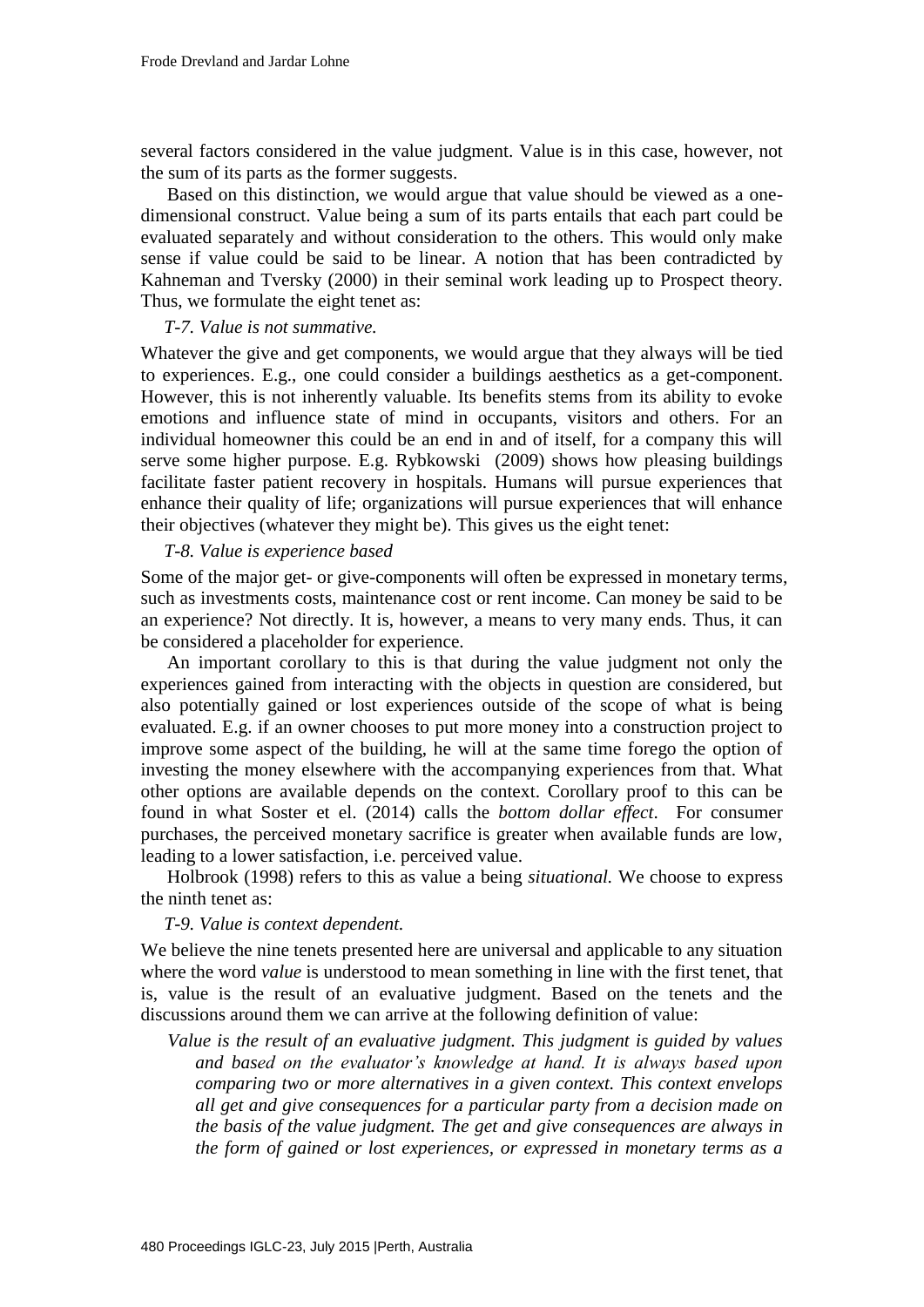*placeholder for experiences. The consequences are not summative, the value judgment is done by considering them all at once.*

# **IMPLICATIONS FOR VALUE RELATED CONCEPTS**

# **VALUE FOR WHOM**

Value is particular. Whose particular value we should concern ourselves with in construction projects is a complex matter. Different authors have offered different opinions on the matter. E.g. Salvatierra-Garrido et al. (2012) have argued that the value for the wider society has to be considered while Drevland and Svalestuen (2013) argue that only the value for the paying client is of consequence. According to Bertelsen and Emmitt (2005) we need to consider the client as a complex system. It is beyond the scope of this paper to fully tackle this subject. However, some reflections are warranted.

The first tenet states that value is a result of an evaluative judgment. This implies that there has to be a judge (or a panel of judges acting in unison). If we go beyond considering the client as single point this becomes challenging. If no judge is formally appointed, the project manager, architect, or whoever is handling the value management process, will be in a position of *de facto* judge. We would argue this is not something anyone in such a position should do on their own volition, at least without clear guidance from the customer. Thus, on any construction project there should a clear notion of who is the supreme value judge.

### **PERCEPTION OF VALUE**

Some authors argue that all value is perceived value, and that any concept of true value is nonsensical. This might be true if considering value through a marketing lens. The core concept of marketing is the transaction (Kotler, 1972). Arguably, this implies that the focus is on one customer making a buy-or-no-buy decision based on the value perceived at a single point in time. Thus, perception is everything.

Conversely, in construction the concern should be delivering actual value over time. The buy-or-no-buy decision is typically made long before the value to be delivered has been decided in detail. In this context, true value can be a very usable concept. To define true value we first need a definition of perceived value and define it as:

# *Perceived value – The value of something for the perceiver. How a product or service is evaluated by someone will depend on their values and the knowledge they possess*

When defining true value, the salient point in the above definition is the one based on the seventh tenet, that value is dependent on the evaluator's knowledge at hand. Logically, flawed knowledge will lead to a flawed perception of value.

Perfect information is a concept originating in game theory. McConnell (2000) defines it as "the state of knowing everything there is to know about a specific problem or decision situation." However, information and knowledge are not the same. Information is raw data. In an evaluative situation, knowledge entails understanding the consequences of that data. We therefore propose to define true value as: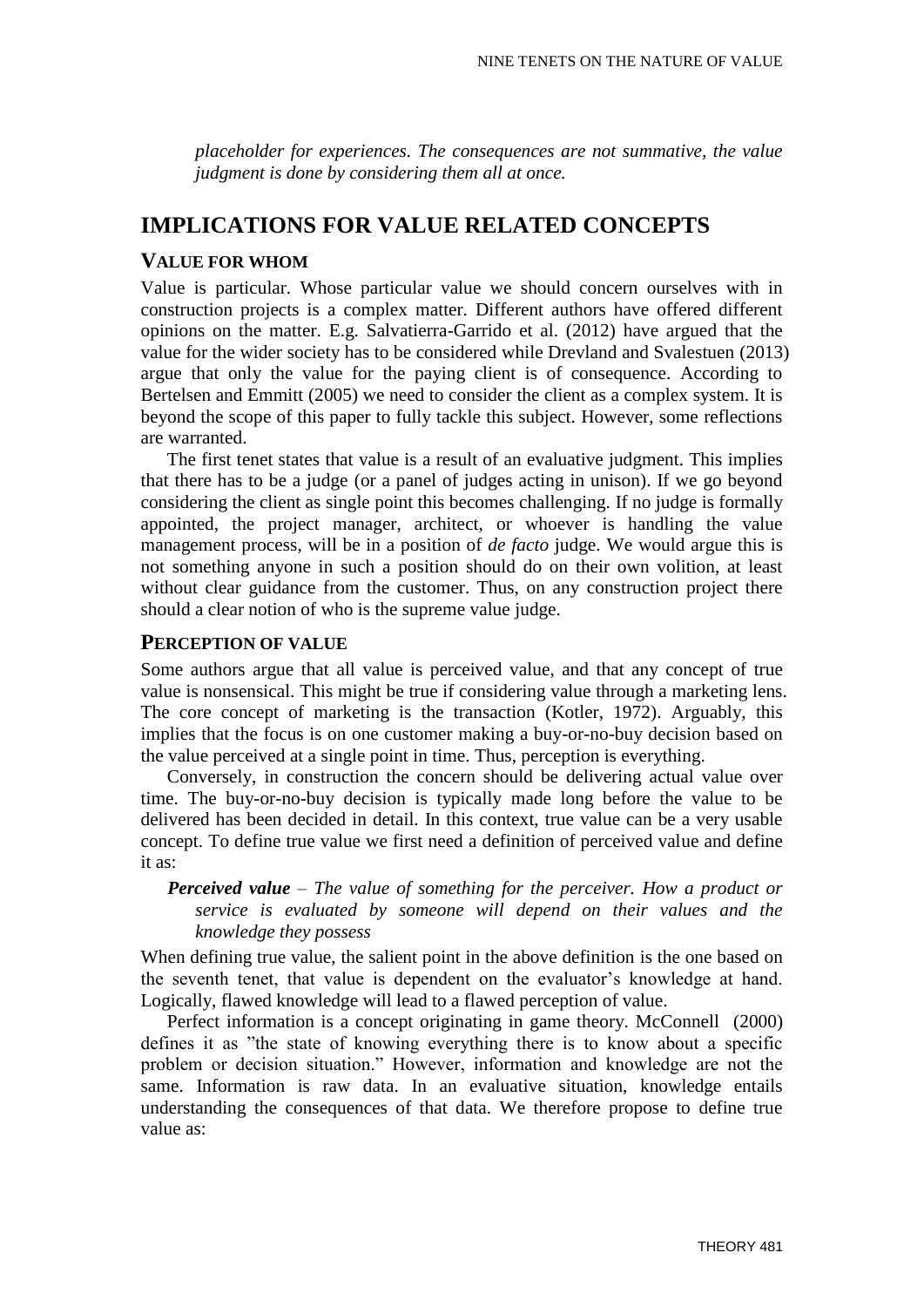# *True value – The value that would be perceived if the perceiver had perfect knowledge.*

The relationship between knowledge and information is expressed by Brookes' (1980) in his fundamental equation:  $K[S] + \Delta I = K[S + \Delta S]$ . When information is added, a knowledge structure will change to a new modified structure. According to Bawden (2011) this equation is *"a description of the information communication process as it affects one individual's knowledge*". The effect of the information may vary according to the knowledge structure to which it is added. One consequence of this is that past experiences and corollary knowledge will greatly impact someone's ability of translating information into usable knowledge.

Maia et al. (2011) argue that it is impossible for someone to accurately predict the evaluation of someone else. This might be, since this also would entail accurately predicting the knowledge they possess. However, we would argue that someone who is sufficiently knowledgeable about someone else and their situation, might be able to give an estimate of the value of a product or service for them that is closer to the true value for them, than what they themselves perceive the value to be. Case in point, an industry practitioner will most likely be better able to gauge a buildings' fitness for purpose than a (non-professional) client. This due to being better able to translate the available information into relevant knowledge. Based on this we define estimated value:

*Estimated value – The value for someone estimated by someone else. Value is always seen from the point of view of someone, but can accurately be estimated by someone else if the estimator is sufficiently knowledgeable about the values of the subject he is estimating the value for and their context.*

# **WASTE**

Waste is a central concept within LC, closely tied to that of value. Without a tangible concept of value, waste is even more intangible (Bertelsen and Emmitt, 2005). Womack and Jones (1996) define waste as any activity that consumes resources and creates no value. If Value=Benefit, however, any activity that produces even the slightest amount of benefit is not waste, no matter how large the monetary costs or other sacrifices required to obtain the benefit may be. Conversely if value is defined as Value  $=$  Benefit  $-$  Cost, then any activity where the cost of performing it outweighs the benefits created from it would be considered waste. This is therefore a much more sound definition of value in the context of waste.

Considering only the benefit side of value might be sufficient when considering construction. Construction activities can be considered to be more or less binary in nature, in the sense that if an activity adds value, then it is required to yield the specified end-product, no matter how much it may cost to perform it. E.g. if the building design specifies a column then that column has to be built, or the building will not be usable. Design, however, is an iterative process, where a marginally better solution always can be found (Meland, 2000 cited in Drevland and Svalestuen, 2013). The placement and design of said column will affect load bearing capacity, material usage, and flow of people in the building amongst other things. However, at some point in time the cost of finding this marginally better solution will outweigh the benefits of it. By employing a definition of Value = Benefit - Cost, doing so would be considered waste by definition.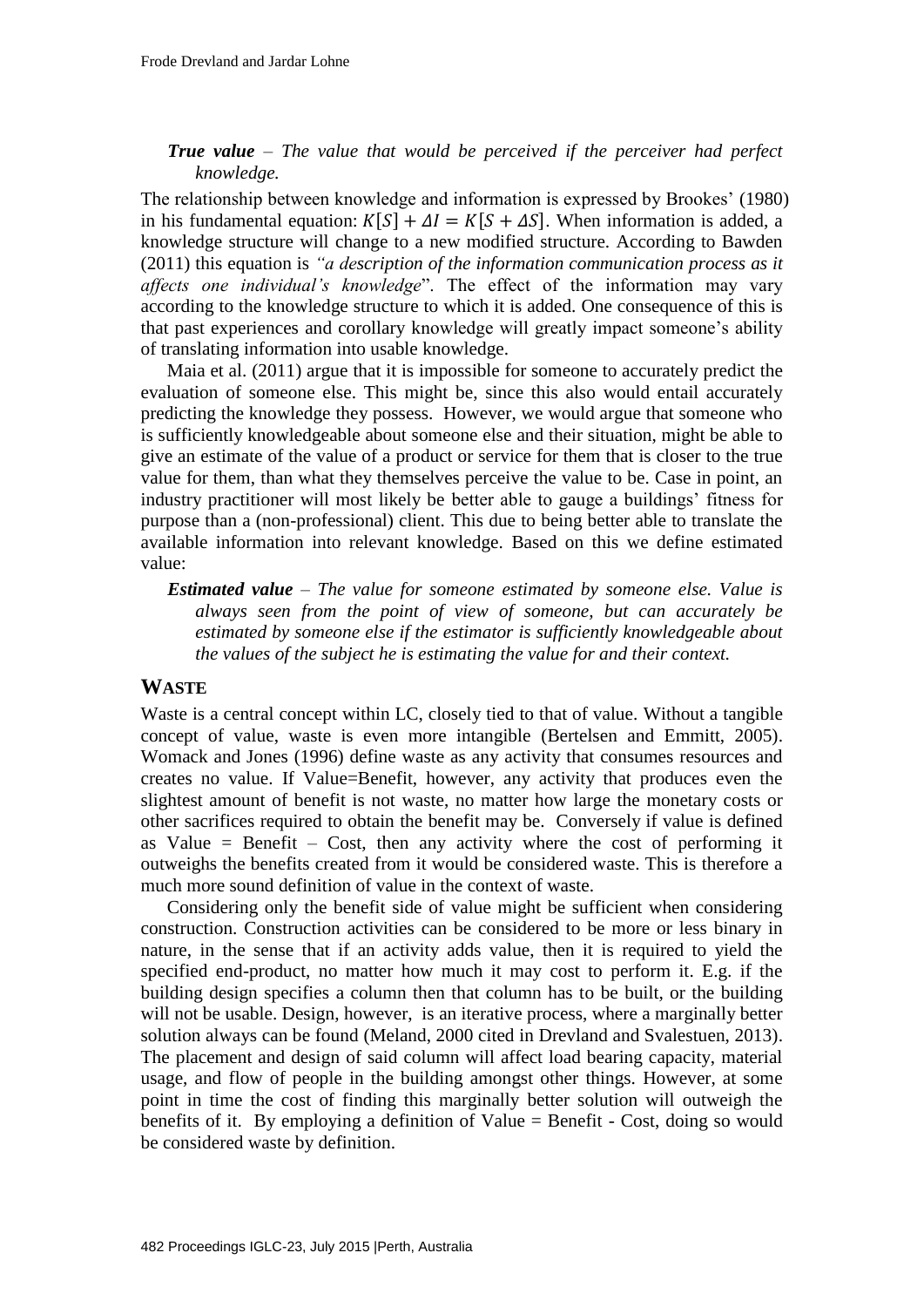# **CONCLUSION**

We would argue that the nine tenets, taken together as a definition, is not only more complete than previously presented definitions, but can also be said to envelop all of them with one important caveat. This analysis thus present a much wider view of the comparative aspects of value than others do. E.g. Zeithaml (1988) describes situations where customers consider one product to be superior to the other, but choose the lesser product due to monetary restrictions. In our opinion, however, this fails to bring in the loss or gain of experiences outside of the direct scope of the product or service being considered. An implication of this is that going by the definition outlined in this paper, whatever choice is made in a decision situation, is the one that was perceived as having the highest value by the evaluator at the time the evaluative judgment was made.

At first glance, it might be difficult to see how we could claim to envelop the benefit only views of value. However, we would argue that formulations such as 'what the customer wants' is in reality a simplification. This 'want' is the result of a value judgment that necessarily also take sacrifice into account. At least if we consider 'want' outside of the context of wish lists and letters to Santa Claus; or a situation where the customer has so much time, money, or other sacrificial resources that the perceived sacrifice is negligible in the given context (i.e. a wealthy person buying Heinz brand beans over the store brand). In the context of construction projects, neither of these are really applicable. However, 'what the customer wants' could entail that even though the sacrifice is not explicitly formulated or mentioned, it lies there implicitly. I.e. what the customer wants is contingent on getting it at a price where the perceived cost is lower than the perceived benefit.

Although the above definition might be complete, it is not compact. In most situations, it is too voluminous to be practical. Therefore, it will often be better to use simplified versions, such as saying that value is what the customers wants. However, this should be with the understanding that all of the tenets described would still apply.

# **REFERENCES**

- Andersen, B., Bølviken, T., Dammerud, H.S. and Skinnarland, S., 2008. Approaching construction as a logistical, economical and social process. In: *Proc. 16th Ann. Conf. of the Int'l. Group for Lean Construction*. Manchester, UK, 16-18 July.
- Bawden, D., 2011. Brookes equation: The basis for a qualitative characterisation of information behaviours. *Journal of Information Science*, pp.1–8.
- Bertelsen, S. and Emmitt, S., 2005. The client as a complex system. In: *Proc*. *13th Ann. Conf. of the Int'l. Group for Lean Construction*. Sydney, Australia, 19-21 July.
- Bertelsen, S. and Koskela, L., 2002. Managing the three aspects of production in construction. In: *Proc. 10th Ann. Conf. of the Int'l. Group for Lean Construction*. Gramado, Brazil, 6-8 Aug.
- Bowman, C. and Ambrosini, V., 2000. Value Creation Versus Value Capture: Towards a Coherent Definition of Value in Strategy. *Brit J Manage*, 11(1), pp.1– 15.
- Brookes, B.C., 1980. The foundations of information science Part I. Philosophical aspects. *Journal of Information Science*, 2(3-4), pp.125–133.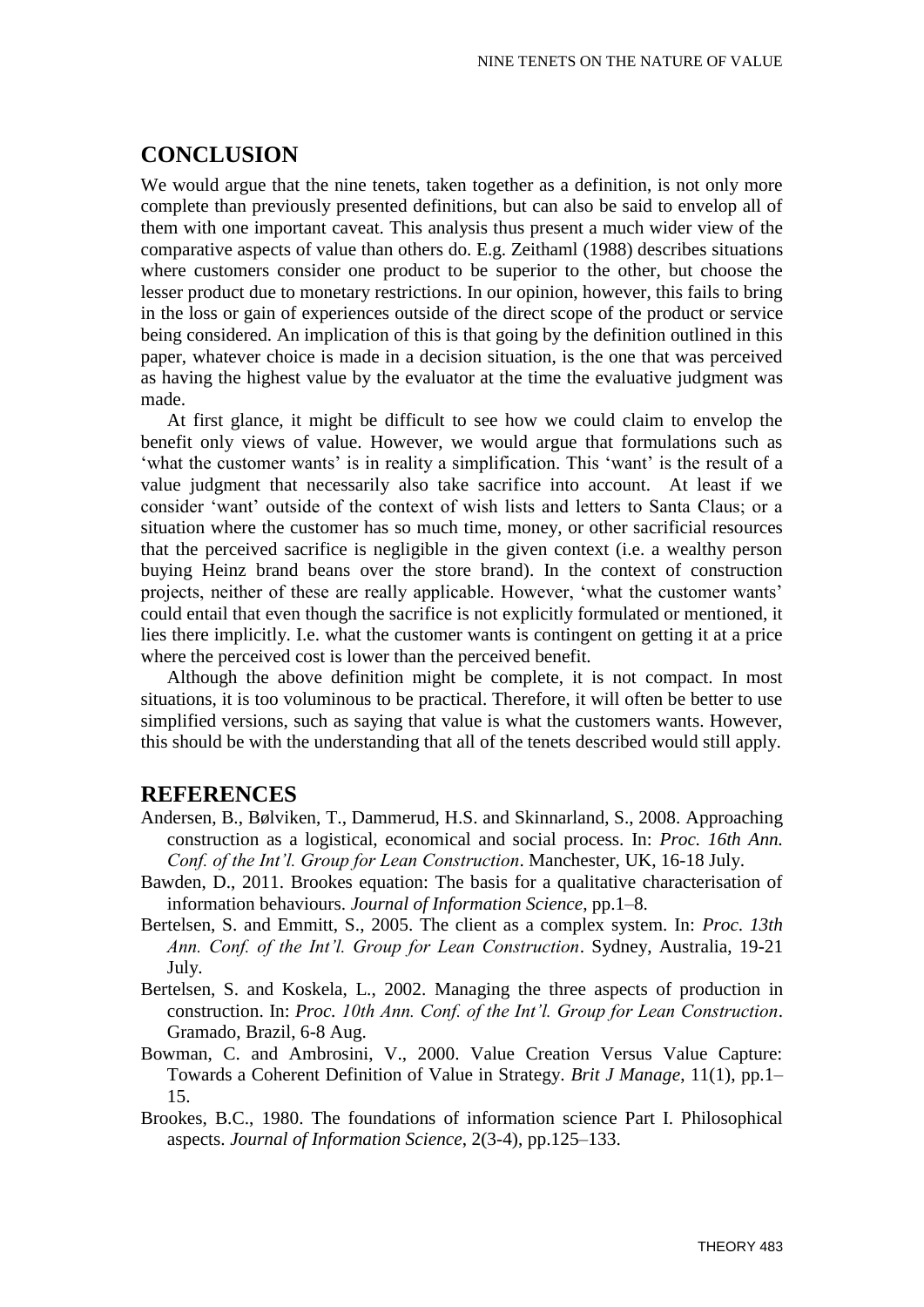- Drevland, F. and Svalestuen, F., 2013. Towards a framework for understanding and describing the product value delivered from construction projects. In: *Proc. 21th Ann. Conf. of the Int'l. Group for Lean Construction*. Fortaleza, Brazil, 31 Jul - 2 Aug.
- Emmitt, S., Sander, D. and Christoffersen, A.K., 2005. The Value Universe: Defining a Value Based Approach to Lean Construction. In: *Proc. 13th Ann. Conf. of the Int'l. Group for Lean Construction*. Sydney, Australia, 19-21 July.
- Graeber, D., 2002. *Towards an Anthropological Theory of Value: The False Coin of Our Own Dreams*. New York: Palgrave Macmillan.
- Holbrook, M.B., 1998. *Consumer Value : A Framework for Analysis and Research*. London, UK: Routledge.
- Kahneman, D. and Tversky, A., 2000. *Choices, Values, and Frames*. Cambridge, UK: Cambridge University Press.
- Kelly, J., Male, S. and Graham, D., 2004. *Value Management of Construction Projects*. Malden, MA: Wiley-Blackwell.
- Khalifa, A.S., 2004. Customer value: a review of recent literature and an integrative configuration. *Management Decision*, 42(5/6), pp.645–666.
- Koskela, L., 2000. *An exploration towards a production theory and its application to construction*. PhD. Helsinki University of Tehchnology.
- Lewis, C.I., 1946. *An Analysis Of Knowledge And Valuation*. The Open Cout Publishing Company.
- Lima, L.P., Formoso, C.T. and Echeveste, M.E.S., 2008. Client requirements processing in low-income house-building using visual displays and the house of quality. In: *Proc. 16th Ann. Conf. of the Int'l. Group for Lean Construction*. Manchester, UK, 16-17 July.
- Maia, S., Lima, M. and De Paula Barros Neto, J., 2011. A systemic approach to the concept of value and its effects on lean construction. In: *Proc. 19th Ann. Conf. of the Int'l. Group for Lean Construction*. Lima, Peru, 13-15 July, pp.25–34.
- McConnell, C.R., 2000. The Anatomy of a Decision. *Health Care Manager*, 18(4).
- Orrechia, F. and Howell, G.A., 1999. Reflections on Money and Lean Construction. In: *Proc. 7th Ann. Conf. Int'l Group for Lean Construction*. Berkeley, CA, 26-28 July.
- Rooke, J.A., Sapountzis, S., Koskela, L.J., Codinhoto, R. and Kagioglou, M., 2010. Lean knowledge management: The problem of value. In: *Proc. 18th Ann. Conf. of the Int'l. Group for Lean Construction*. Haifa, Israel, 14-16 July, pp.12–21.
- Rybkowski, Z.K., 2009. *The Application Of Root Cause Analysis And Target Value Design To Evidence-Based Design In The Capital Planning Of Healthcare Facilities.* Berkeley, CA: University of California, Berkeley.
- Salvatierra-Garrido, J., Pasquire, C. and Miron, L., 2012. Exploring value concept through the IGLC community: Nineteen years of experience. In: *Proc. 20th Ann. Conf. of the Int'l. Group for Lean Construction*. San Diego, CA, 18-20 July.
- Sánchez-Fernández, R. and Iniesta-Bonillo, M.Á., 2007. The concept of perceived value: a systematic review of the research. *Marketing Theory*, 7(4), pp.427–451.
- Schwartz, S.H. and Bilsky, W., 1987. Toward a universal psychological structure of human values. *Journal of Personality and Social Psychology*, 53(3), pp.550–562.